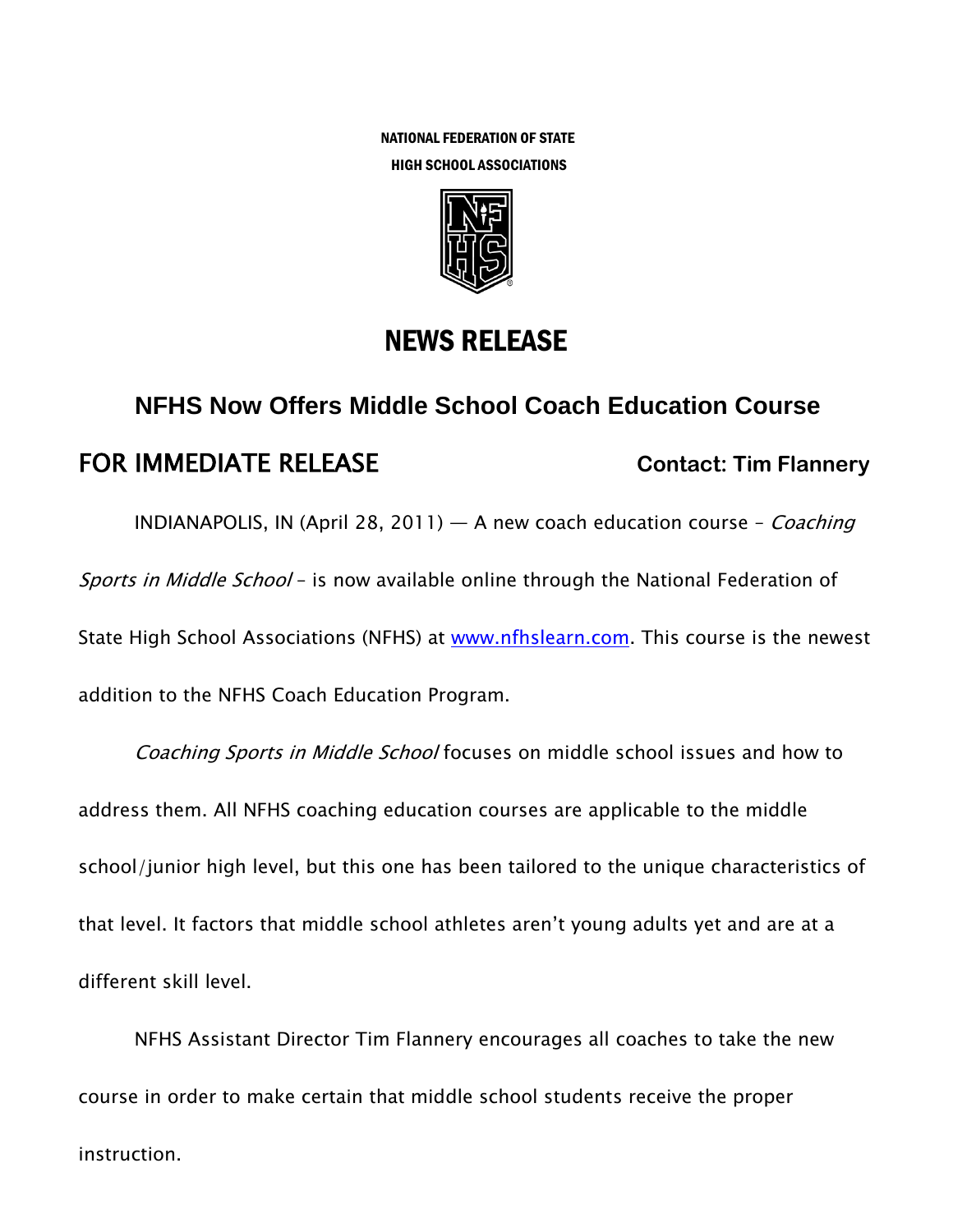―Every coach and administrator at the middle school level should be required to complete the online course *Coaching Sports in Middle School* to ensure the students who participate in athletics have an educational experience," Flannery said. "Some schools have been using middle school teams as feeder systems for their high school programs, but that is not how they are intended to be used. This course is a reminder that middle school activities should be fundamentally about participation."

Coaching Sports in Middle School takes approximately one hour to complete and costs \$20.

The NFHS Coach Education Program was started in 2007, and more than 160,000 coaches have taken the core course  $-$  *Fundamentals of Coaching*. Forty-five of the 51 NFHS member associations have adopted the course.

The NFHS offers coaches the ability to become certified as an Accredited Interscholastic Coach. In addition to the *Fundamentals of Coaching* course, coaches must complete NFHS First Aid for Coaches, or its equivalent, and one of the sportspecific courses or *Teaching Sport Skills*, and then can apply for certification online.

All NFHS coach education courses are available at [www.nfhslearn.com.](http://www.nfhslearn.com/)